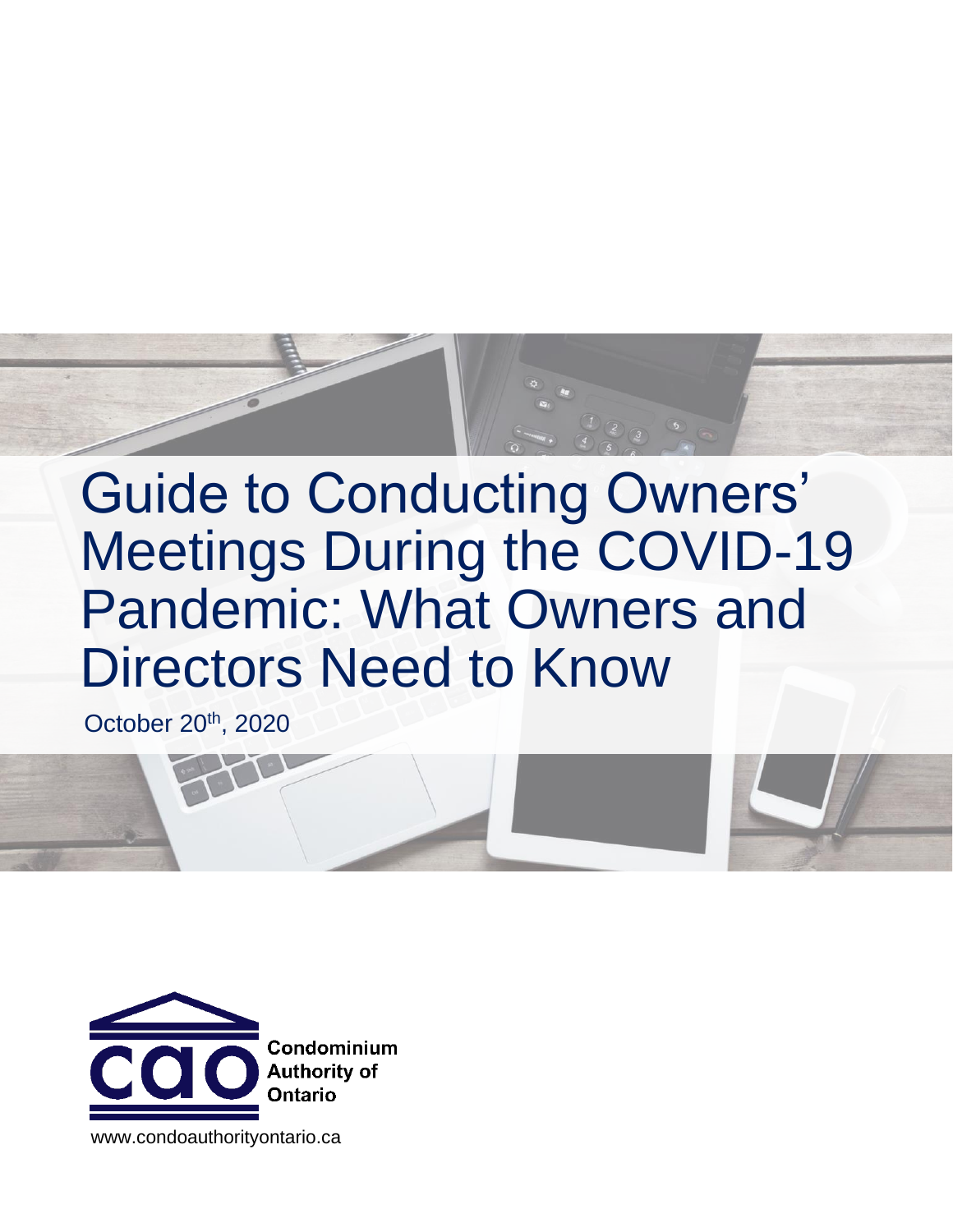# **Table of Contents**

| 4. Using Additional Formats and Safely Hosting In-Person Attendees 13          |  |
|--------------------------------------------------------------------------------|--|
|                                                                                |  |
| 4.2 Additional Considerations for Calling and Holding a Hybrid Meeting  14     |  |
| 4.3 Additional Considerations for Calling and Holding a Proxy Only Meeting  14 |  |
|                                                                                |  |
|                                                                                |  |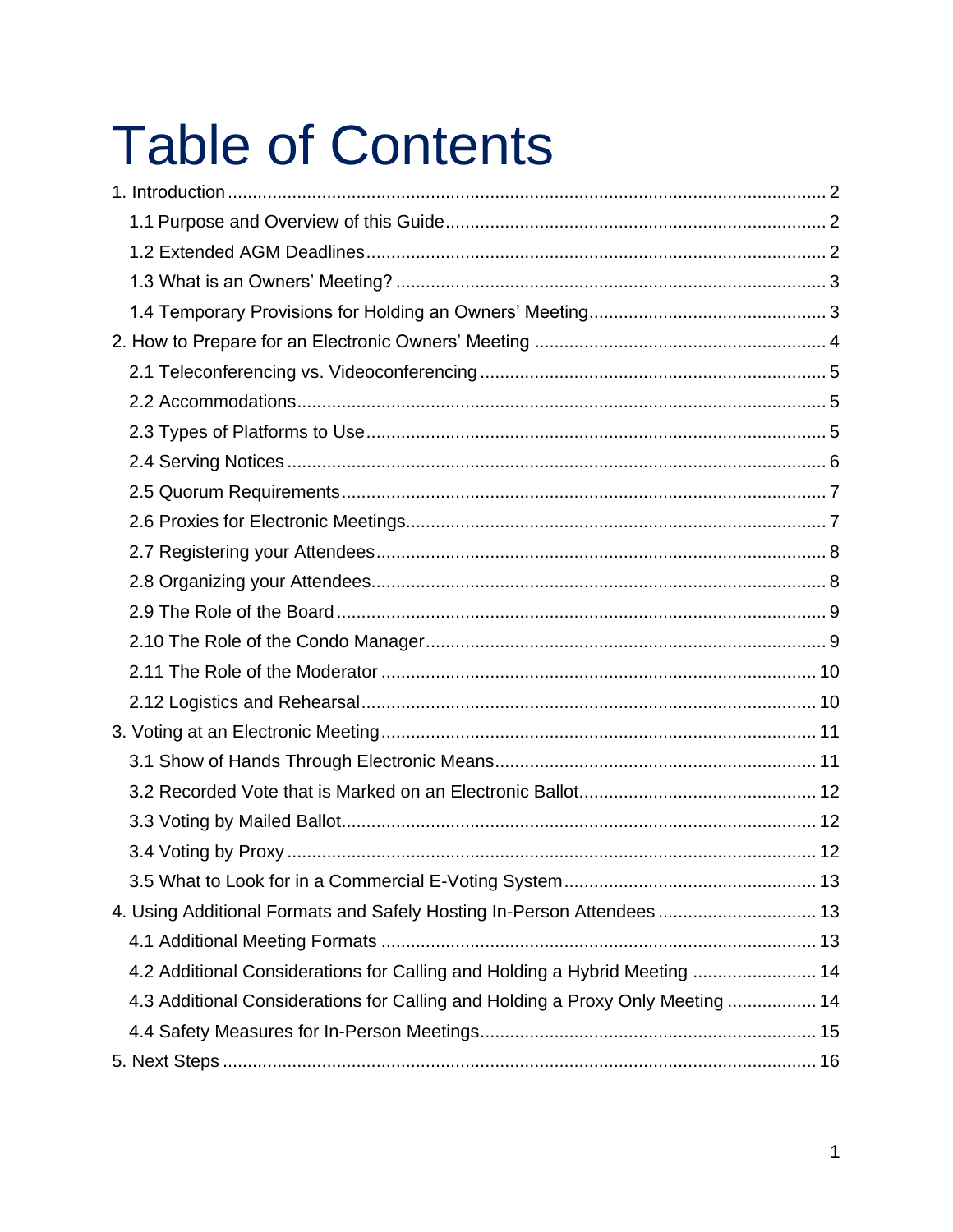# <span id="page-2-0"></span>1. Introduction

The COVID-19 pandemic has been a catalyst for both action and reflection on various issues within condo communities across Ontario. One of the most pressing topics for the sector is the inability to hold conventional in-person owners' meetings. As the situation continues to evolve, condo boards must continue to consider the health and safety of their owners, residents, and employees. The *Conducting Owners' Meetings During the COVID-19 Pandemic: What Owners and Directors Need to Know* ("Guide") guide is intended to assist directors and owners in finding ways to hold important owners' meetings, including annual general meetings (AGM).

The Condominium Authority of Ontario (CAO) is encouraging condo owners to review this Guide and to sign up to receive future updates from the CAO. To subscribe to our email list to receive important updates from the CAO, owners are encouraged to subscribe through the email link found below in Section 5: Next Steps.

# <span id="page-2-1"></span>1.1 Purpose and Overview of this Guide

The CAO has developed this Guide to help condo corporations across the province understand their options for holding owners' meetings, as well as ways to navigate the health and safety restrictions outlined by public health officials when having these meetings. This Guide's primary focus is the planning and execution of telephonic and electronic owners' meetings for condo corporations who do not already have a telephonic or electronic meeting and voting by-law. If your condo corporation already has a telephonic or electronic meeting and voting by-law, then your condo corporation will be required to continue to adhere to the provisions of that by-law. This Guide will also touch upon safe alternative methods of meeting in-person if holding a completely telephonic or electronic meeting is not the right option for your condo corporation.

# <span id="page-2-2"></span>1.2 Extended AGM Deadlines

If you are planning an AGM, one of the most important things to know is the deadline to which the meeting is to be held. Usually, an AGM must be held within six months of the end of each fiscal year of the condo corporation, however, due to the COVID-19 pandemic, **the Government of Ontario has extended the deadlines for holding AGMs.**

Based on the condo corporation's original deadline to hold the AGM (i.e., within 6 months of the end of the condo corporation's fiscal year), the AGM can be deferred according to the extended deadlines, as detailed below:

| If the original AGM deadline is: | Then it must be held on or before: |
|----------------------------------|------------------------------------|
| March 17 – July 24, 2020         | October 22, 2020                   |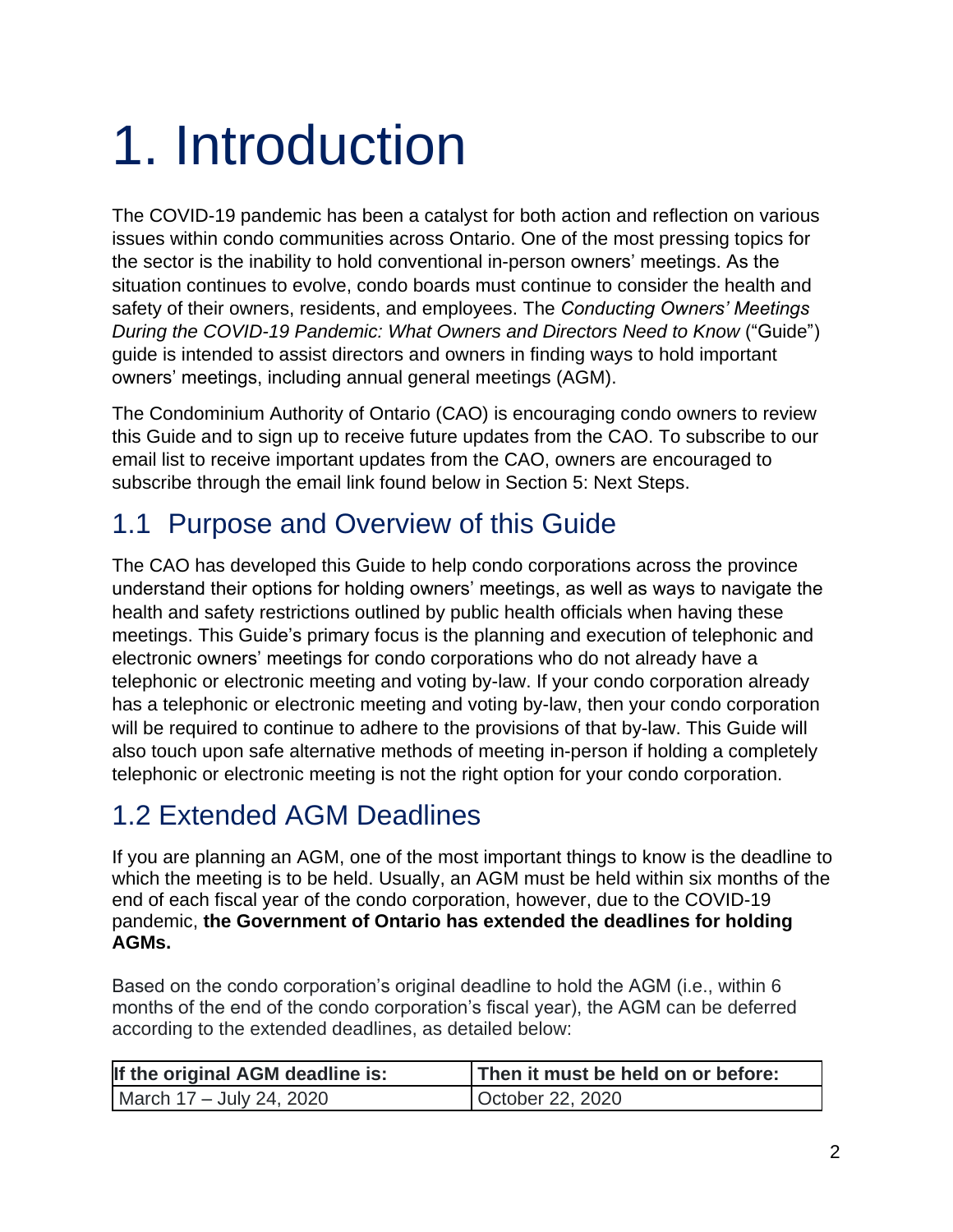| July 25 – August 24, 2020 | November 21, 2020                   |
|---------------------------|-------------------------------------|
| After August 24, 2020     | The original deadline, no deferrals |

# <span id="page-3-0"></span>1.3 What is an Owners' Meeting?

Condo corporations hold many different types of meetings. Some of these meetings are attended only by the board of directors (e.g., board meetings), while others are open to all owners (e.g., AGMs). Under the *Condominium Act, 1998* (the "Condo Act") the following are considered as owners' meetings and open to all owners:

- AGMs;
- Owner-requisitioned meetings;
- Turn-over meetings; and
- An owners' meeting regarding the transaction of any business.

### <span id="page-3-1"></span>1.4 Temporary Provisions for Holding an Owners' Meeting

On May 12th, 2020, the Government of Ontario passed the *[Response and Reforms](https://www.ontario.ca/laws/statute/s20007) to [Modernize Ontario Act, 2020](https://www.ontario.ca/laws/statute/s20007)*, which amended the Condo Act with a number of temporary provisions to help condo communities during the COVID-19 pandemic. These temporary provisions will stay in effect until the extended transitional period (the period following the end of the state of emergency in Ontario) ceases on September 30th, 2022.

The temporary provisions include:

- Condo corporations can hold owners' meetings and votes may be cast by telephonic or electronic means, without the need for a by-law that explicitly allows this.
- Unit owners are deemed to be present at the meeting and count towards quorum as per the temporarily amended section 50 (2) of the Condo Act if they:
	- o Personally connect to the meeting;
	- o Have an individual represent them by proxy [\(using the mandatory proxy](https://www.condoauthorityontario.ca/en-US/resources/government-of-ontario-forms/) [form\)](https://www.condoauthorityontario.ca/en-US/resources/government-of-ontario-forms/) to connect to the meeting on their behalf; or
	- $\circ$  Vote prior to the telephonic or electronic meeting. Note that advance votes can only be used for and count towards quorum for the items voted on and set out in the meeting agenda.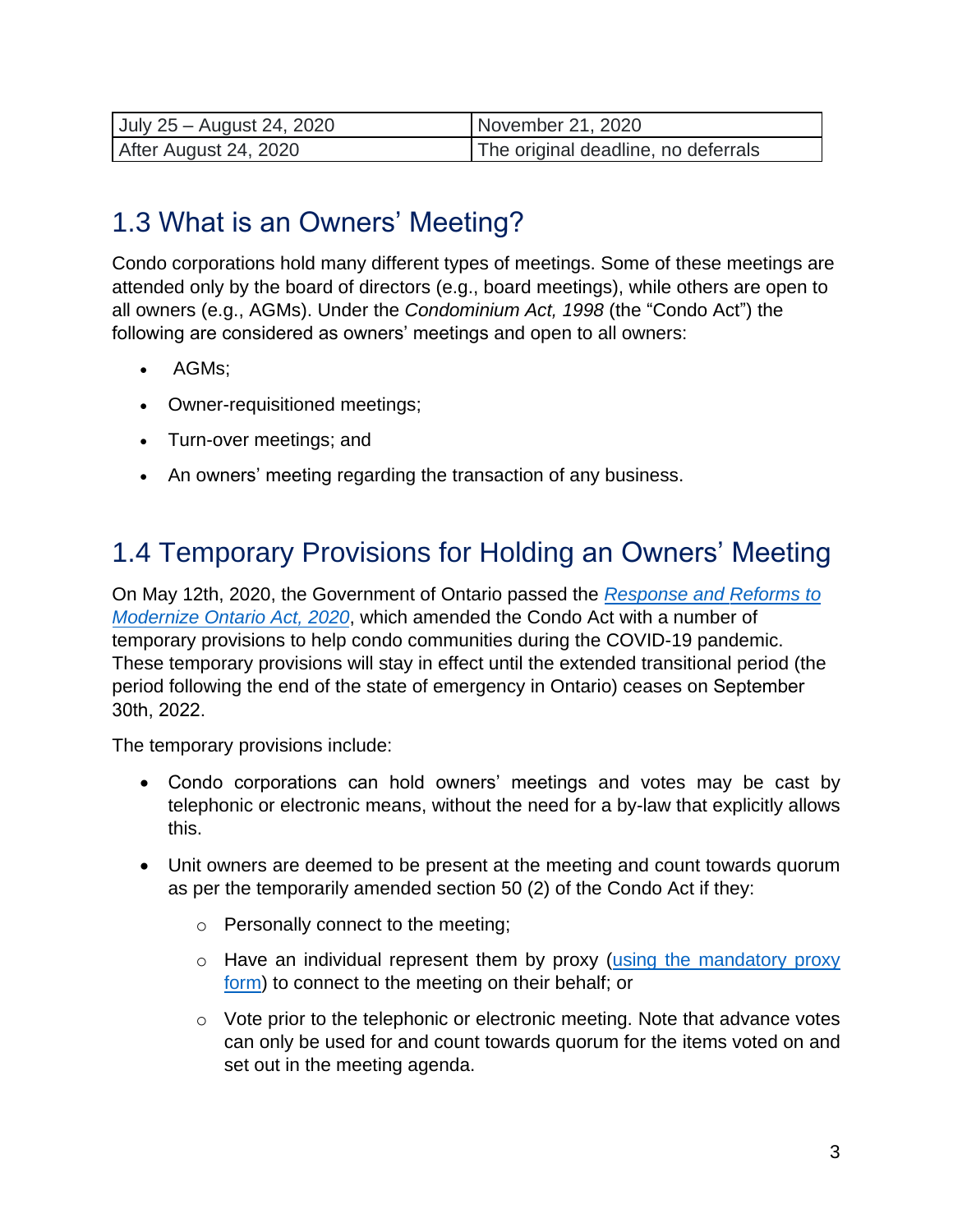• Condo corporations can use electronic means to deliver meeting-related materials to unit owners, even if there is not an existing agreement between the owner and the condo corporation to allow this.

It is important to remember that the temporary provisions do not cover mail-in votes. Votes cast in advance through mail-in ballots can only be counted if the condo corporation's bylaws allow for mail-in voting.

# <span id="page-4-0"></span>2. How to Prepare for an Electronic Owners' Meeting

When preparing for an electronic meeting, your first step must be to research, and be cognizant of, any by-laws your condo corporation has regarding meetings. For some condo corporations there may be provisions in your by-laws and declaration which may impact how meetings are held. Although the temporary amendments to the Condo Act allow for telephonic and electronic meetings and voting regardless of any by-laws your condo corporation may have, you must still follow other provisions in your condo corporation's by-laws. If you do not understand what is required by your condo corporation's by-laws, you may want to seek legal advice.

Owners should be kept up-to-date and provided with ongoing communication. The board may want to send such communication alongside the Notice of Meeting, or any time before the meeting. The type of information that should be circulated to owners is:

- The type of electronic platform (online or telephone) that will be used to hold the meeting;
- Instructions for how attendees can access and set-up the platform (e.g., any dialin number, access code or other invitations required to join the meeting);
- Information for any backup system that might be used in case of a technical issue; and
- Meeting materials, presentations, and visual aids to the attendees ahead of time.

Remember that owner participation is key to the meeting being successful, so it is important to be flexible. If an owner does not have access to a computer or a reliable internet connection, they may be able to be accommodated by joining the meeting via phone. Be sure to remind unit owners that they can still use a proxy if they are unable or uncomfortable with joining a meeting that is being held through videoconference or teleconference. It is important to be considerate of your attendees' familiarity with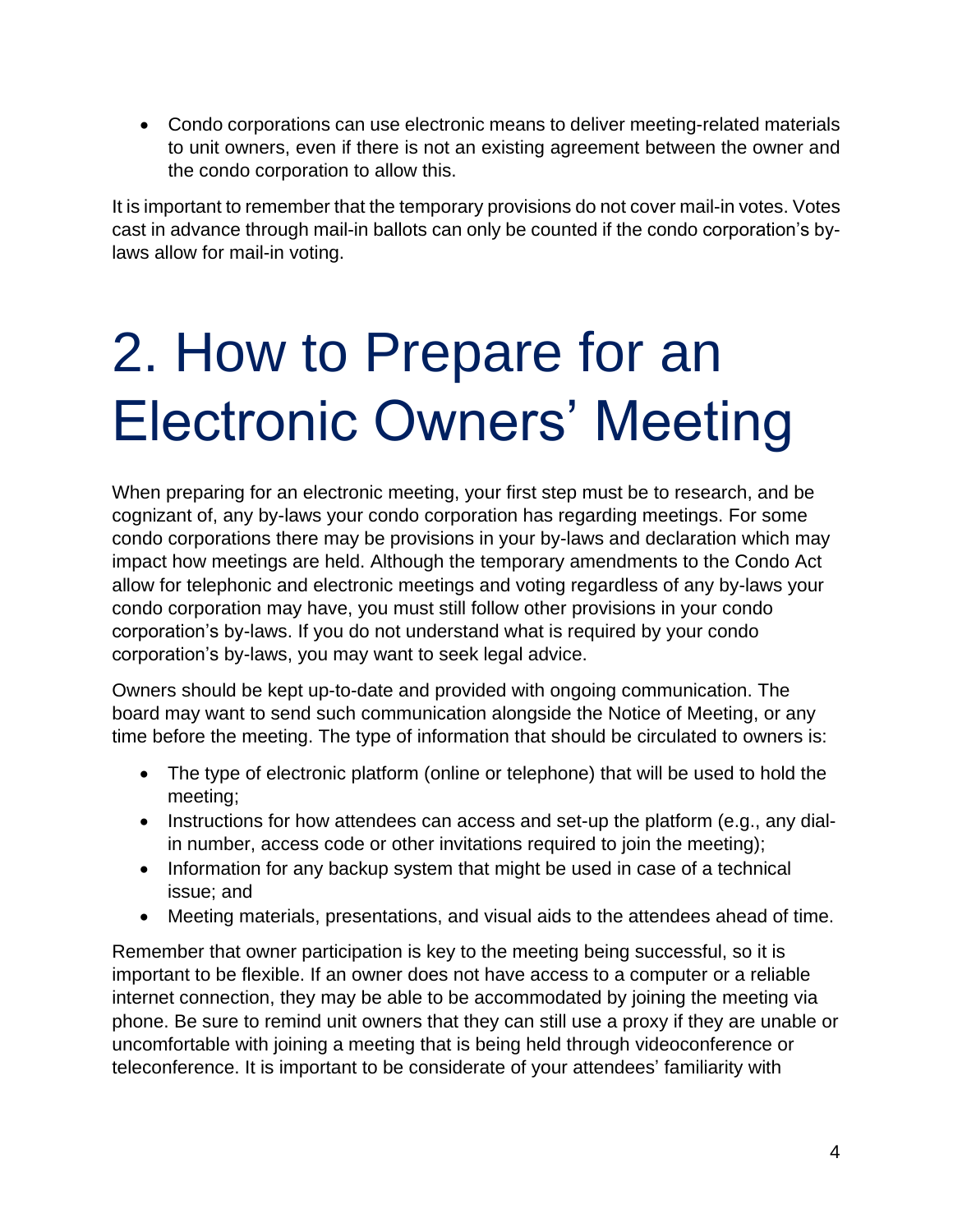technology and encourage them to reach out to you if they feel they may experience problems.

# <span id="page-5-0"></span>2.1 Teleconferencing vs. Videoconferencing

Videoconferences use online video and/or audio software that allows multiple people to interact concurrently. Many videoconferencing platforms have the 'Raise Your Hand' option, in addition to allowing people to type text into a chat section. Using text-based communication alongside videoconferences is very useful, as it can be used to keep track of comments, responses, and votes.

Teleconferences allow attendees to call into a meeting, where they can hear and speak to the other attendees but cannot see them. Teleconferences can be a more accessible form of meeting for those who do not have access to a computer.

Determining the appropriate type of conferencing option for your condo corporation will be dependent on various factors (e.g., size of the condo corporation, proficiency with certain technology, etc.) and will vary from one condo corporation to another. One of the benefits of both teleconferencing and videoconferencing is the opportunity for increased community participation in condo governance. The convenience of these options might encourage individuals to participate who have not participated previously.

# <span id="page-5-1"></span>2.2 Accommodations

When preparing for an owners' meeting, one of your core considerations should always be the needs of your attendees. It is a good practice to ask owners to let you know in advance if there are specific accommodations that they require. Some individuals might feel uncomfortable coming to you with specific requests, so be sure to design your meeting to allow everyone to listen, vote, and contribute comfortably and effectively. For example, choosing an online videoconferencing program that can enable live closed captioning could make a world of difference for your attendees.

If you are unsure about how to respond to an accommodation request, you may wish to seek legal advice before responding.

# <span id="page-5-2"></span>2.3 Types of Platforms to Use

There are several different platforms that can facilitate electronic attendance of multiple attendees at a single time. When choosing a platform, remember that all meeting attendees need to be able to observe and contribute to the meeting. This means that attendees should constantly see and hear what business is taking place, as well as vote (if they have the right to do so). For example, section 45 (3) of the Condo Act requires that during an AGM, owners may raise for discussion any matter relevant to the affairs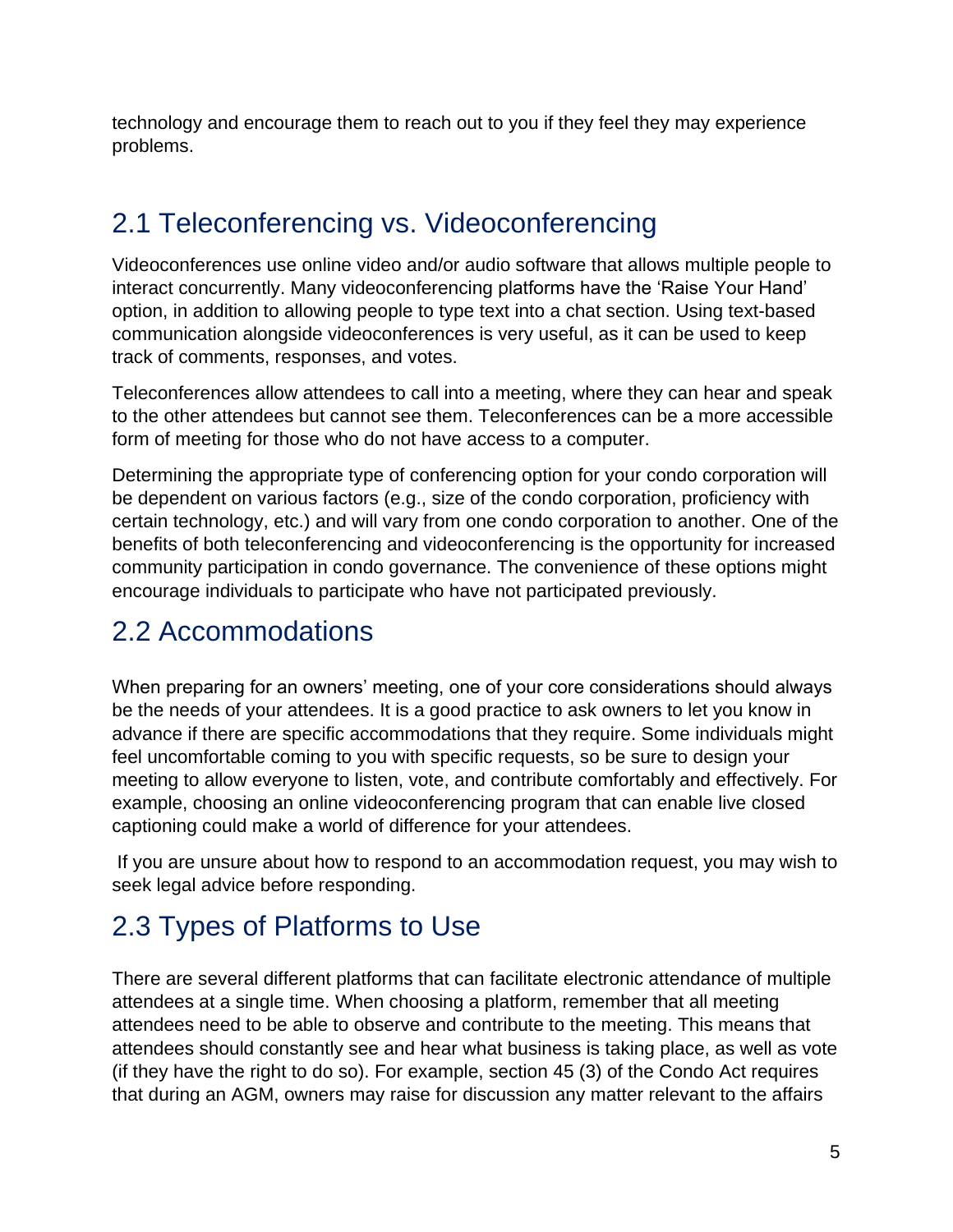and business of the corporation. Therefore, your meeting platform must be able to accommodate this discussion. Make sure that the platform can host your number of expected attendees and fits within your budget.

Many platform vendors offer additional event and conferencing assistance to help manage the meeting more efficiently. If you are planning on using these services, you may wish to speak with a sales representative to book in advance.

The way that the board formats and conducts their electronic meeting will play a crucial role in determining its outcome and success. Consider completing a test run and give yourself ample time to fix any issues should something go wrong.

Many virtual platforms allow users to record the meeting. For privacy reasons, you should receive consent from those who are attending before recording voice or video.

Be sure to let your unit owners know what is being used ahead of time, and what the differences will be between the new meeting format and the old one. The board may want to prepare helpful guidelines to be followed by the owners in the condo corporation when engaging and conducting themselves in electronic meetings and voting procedures.

# <span id="page-6-0"></span>2.4 Serving Notices

Due to new temporary legislation put in place as a result of the pandemic, condo corporations can use electronic means to deliver meeting-related materials (e.g., meeting notices) to unit owners, even if there is not a pre-existing agreement between an owner and the condo corporation that explicitly allows this.

This means that any materials to be presented at an owners' meeting can be presented through electronic means, and any forms required under the Condo Act can be modified to reflect these temporary changes.

The Condo Act establishes that the board must send out two different notices when calling an owners' meeting:

- 1. A Preliminary Notice of Meeting before the subsequent Notice of Meeting, sent to the owners at least 20 days before the Notice of Meeting and using the [mandatory form.](https://www.condoauthorityontario.ca/en-US/resources/government-of-ontario-forms/) (For owner-requisitioned meetings, the timeline is at least 15 days, as per section 67 of Ontario Regulation 48/01.)
- 2. The Notice of Meeting is sent at least 15 days before the meeting is held and in the [mandatory form.](https://www.condoauthorityontario.ca/en-US/resources/government-of-ontario-forms/) For AGMs, the corporation must also attach a copy of the financial statements approved by the board and the auditor's report, as per the Condo Act.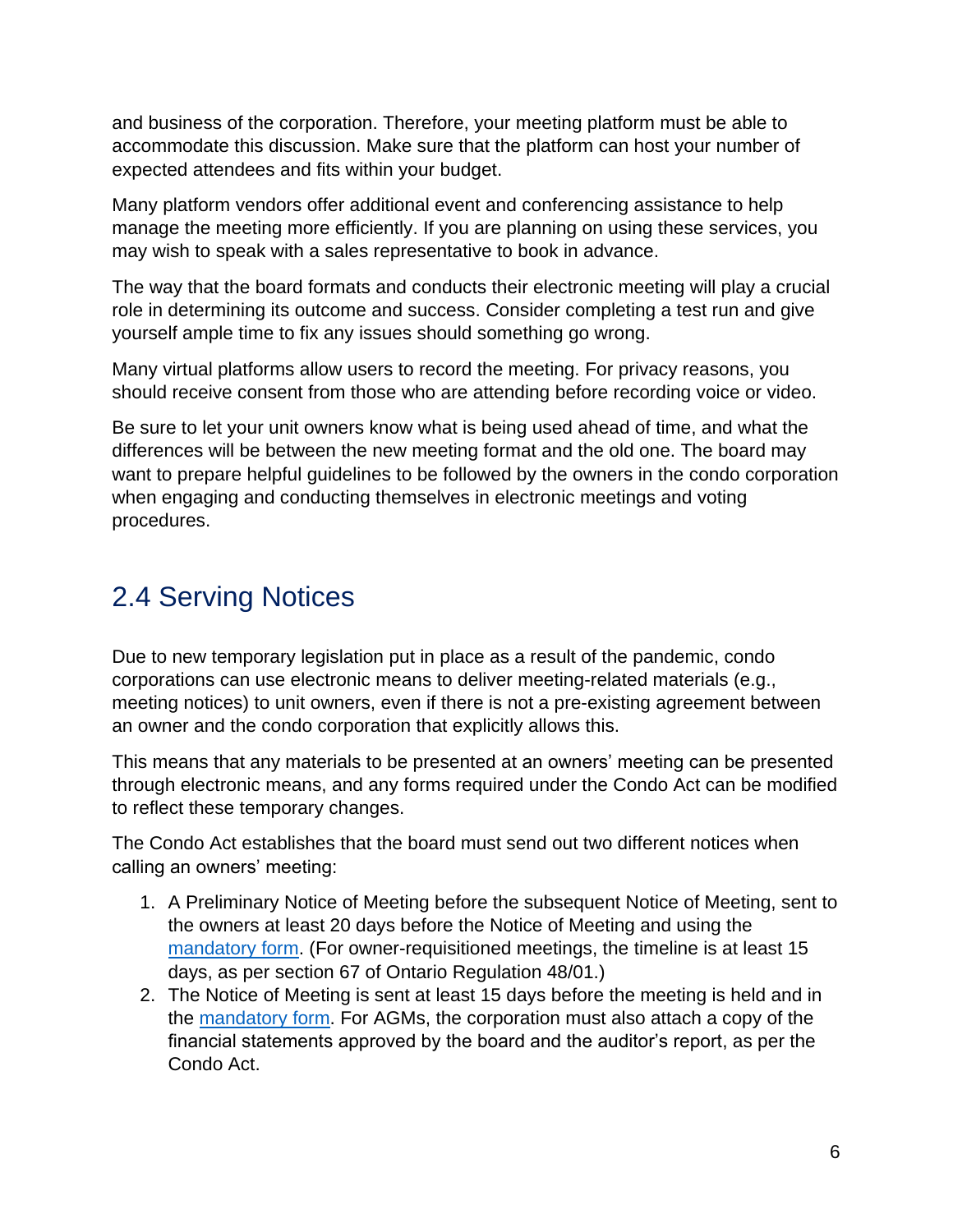Section 54 of the Condo Act was amended to define "electronic means" as any means that uses any electronic or other technological means to transmit information or data, including fax, e-mail, computer, or computer networks.

#### <span id="page-7-0"></span>2.5 Quorum Requirements

Quorum refers to the number of owners representing a certain percentage of units in the condo corporation who must be present for the meeting, either in-person, by proxy or through telephonic or electronic attendance or voting. If there is no quorum, there can still be a discussion on a matter, but no meeting or votes can take place.

The temporary amendments to the Condo Act allow for an owner who votes by telephonic or electronic means to be deemed as present either in-person or by proxy, and therefore can be counted towards quorum under section 50 (1) of the Condo Act. As only the requirement for a telephonic or electronic voting by-law has been suspended under the temporary amendments, and given that section 52 (1) (b) (iii) of the Condo Act permits telephonic and electronic voting, the method to establish quorum can be determined by whether the unit owner connected to the meeting telephonically or electronically, or whether they submitted an advance electronic vote.

A common feature of most electronic voting platforms is the ability to vote before the meeting is held. Advanced voting allows for condo business to be conducted smoothly and safely during the pandemic. It also gives the condo board an understanding of whether they are likely to meet quorum requirements. Remember that early votes can only be used for and count towards quorum for items voted on and set out in the meeting agenda. Once the extended transition period is over, condo corporations must pass a by-law which details the manner by which an owner is deemed to be present if they wish to continue to have early voters count towards quorum.

For most owners' meetings (e.g., AGMs, turn-over meetings, and meetings to elect directors or appoint an auditor), quorum is reached when owners who own 25% of the units in the condo corporation are present.

If quorum is not reached on the first two attempts to hold an owners' meeting, quorum is reduced from 25% to 15% on any subsequent attempts, unless specified otherwise in the condo corporation's by-laws.

### <span id="page-7-1"></span>2.6 Proxies for Electronic Meetings

As the temporarily amended Condo Act allows for meetings and voting by telephonic or electronic means without a by-law which specifically allows this, the administration of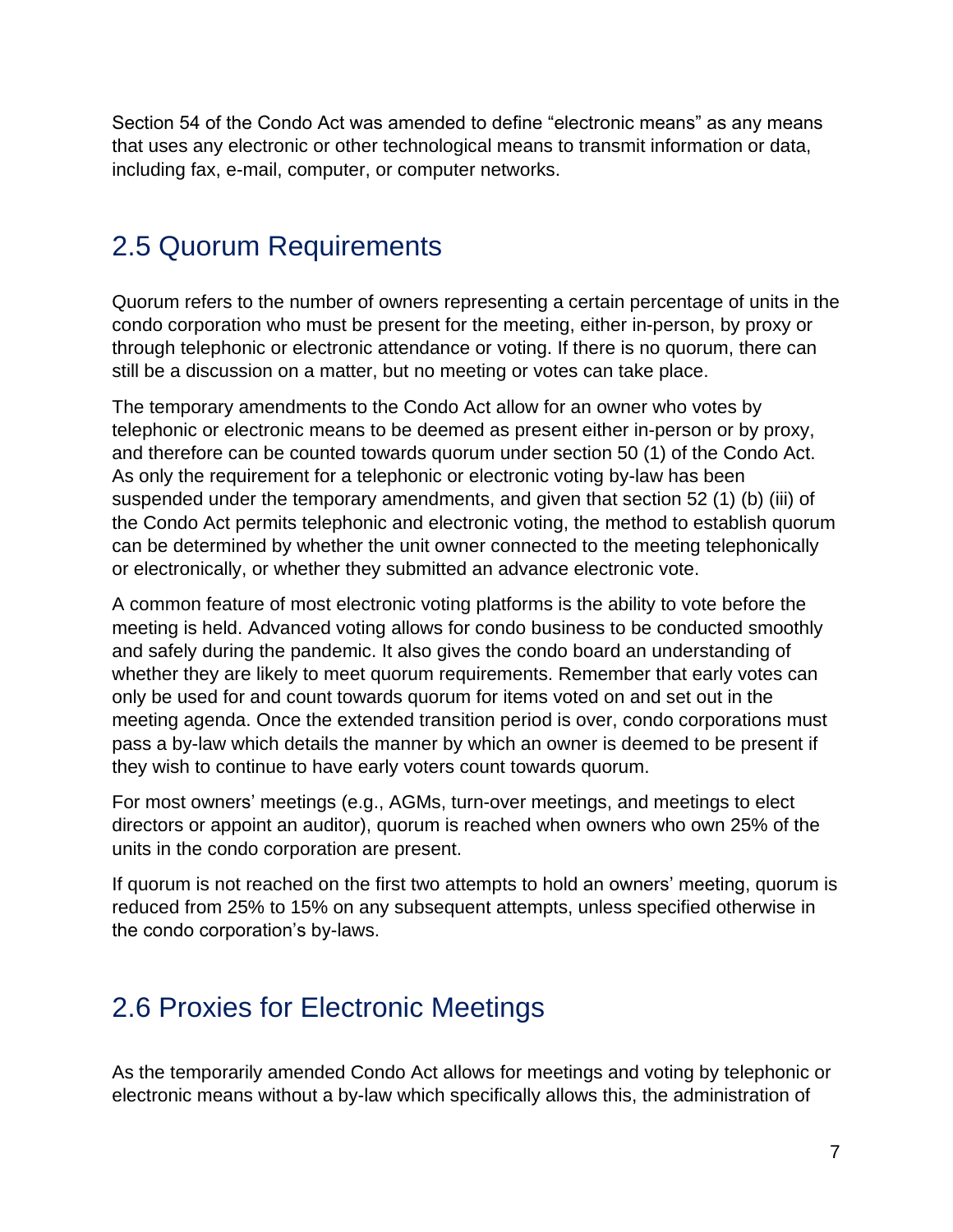proxy forms presents a practical issue. Validating a proxy form while at the same time conducting a telephonic or electronic meeting may be challenging. Owners do have the right to use proxies though, so it is up to meeting organizers to establish a process to accommodate them.

As a best practice, suggest that your meeting attendees deliver all proxy forms by a specific date, prior to the meeting taking place. This will give the condo board or meeting organizers adequate time to validate the proxy forms, record all important information and report it to the owners attending the meeting virtually.

Going forward, we encourage condo boards to consider passing a by-law to require proxy forms for telephonic or electronic meetings be submitted prior to the meeting taking place, but after the Notice of Meeting is sent out.

# <span id="page-8-0"></span>2.7 Registering your Attendees

To determine who will be attending the meeting and whether they are entitled to vote, the board may want to implement a formal registration process or document to gather information from owners, including:

- The owner's name:
- Whether they are entitled to vote on matters (if you are unsure you may review the Record of Owners and Mortgagees); and
- Whether they are planning on voting in-person, by proxy or through telephonic or electronic means.

Registration should be done well in advance of the meeting. This gives the board an idea of how many owners will be attending, whether quorum will be reached and whether the platform they wish to use will sustain the number of people attending.

# <span id="page-8-1"></span>2.8 Organizing your Attendees

An effective meeting depends on effective organization. As a best practice, the board may want to take a roll call of those who voted in advance and all those attending the meeting. Each attendee should start by stating their name and identifying which unit(s) they own or represent.

You may also want to ensure that the representative of the unit matches the owner's name on the condo corporation's Record of Owners and Mortgagees. If not, check that the individual has a proxy form for the unit before allowing them to vote.

Consider asking attendees to respect the following best practices while attending a telephonic/electronic meeting: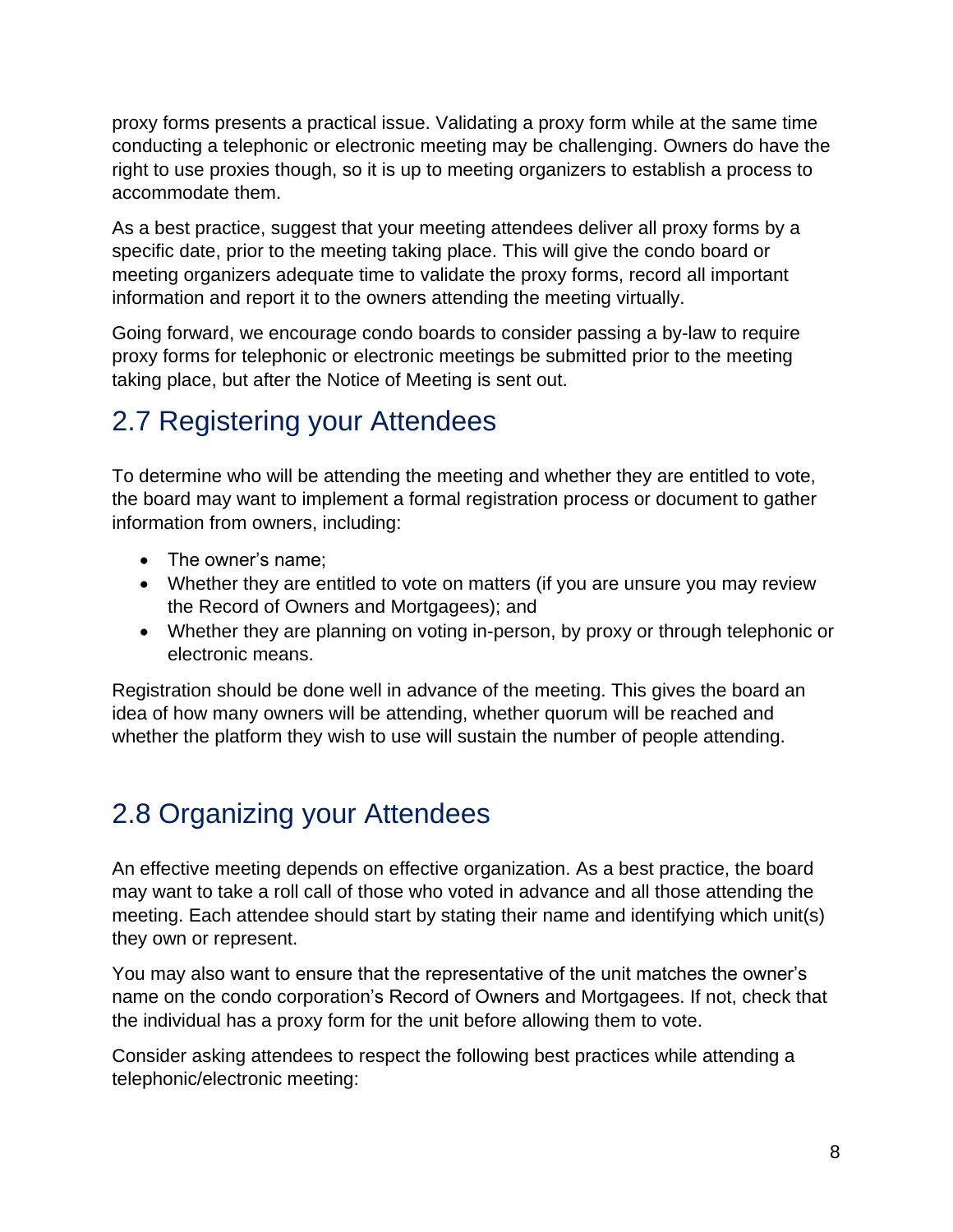- Join the electronic meeting in a quiet area (e.g., their residence vs a public space);
- Use the mute option on their phone, computer or other devices when not speaking;
- Confine their comments to the specified speaking periods (if any are defined).
- Avoid speaking over others; and
- State their name before talking to make all attendees aware of who is speaking.

# <span id="page-9-0"></span>2.9 The Role of the Board

The board plays a critical role in ensuring that all owners are well prepared for the meeting, as well as helping any owners who are having difficulties participating and voting. The board is responsible for:

- Proactively sharing meeting-related information with owners and finding ways to resolve any issues;
- Ensuring owners are registered beforehand;
- Providing information and options regarding voting procedures;
- Educating owners of their rights and obligations during the meeting;
- If the meeting is to be held through telephonic or electronic means, condo corporations are still required to take minutes of the meeting and keep them as records of the condo corporation as per section 55 (1) of the Condo Act; and
- As a best practice, the board should appear on camera when possible during electronic meetings.

It is important for condo boards to work with owners to discuss issues that arise when holding a meeting through telephonic or electronic means. Ultimately, different condos may face different and unique circumstances, and the options for resolving their issues will vary.

# <span id="page-9-1"></span>2.10 The Role of the Condo Manager

The condo corporation can delegate responsibilities, such as the administrative and operational management of organizing the meeting, to the condo manager. The degree of delegation can be decided by the board.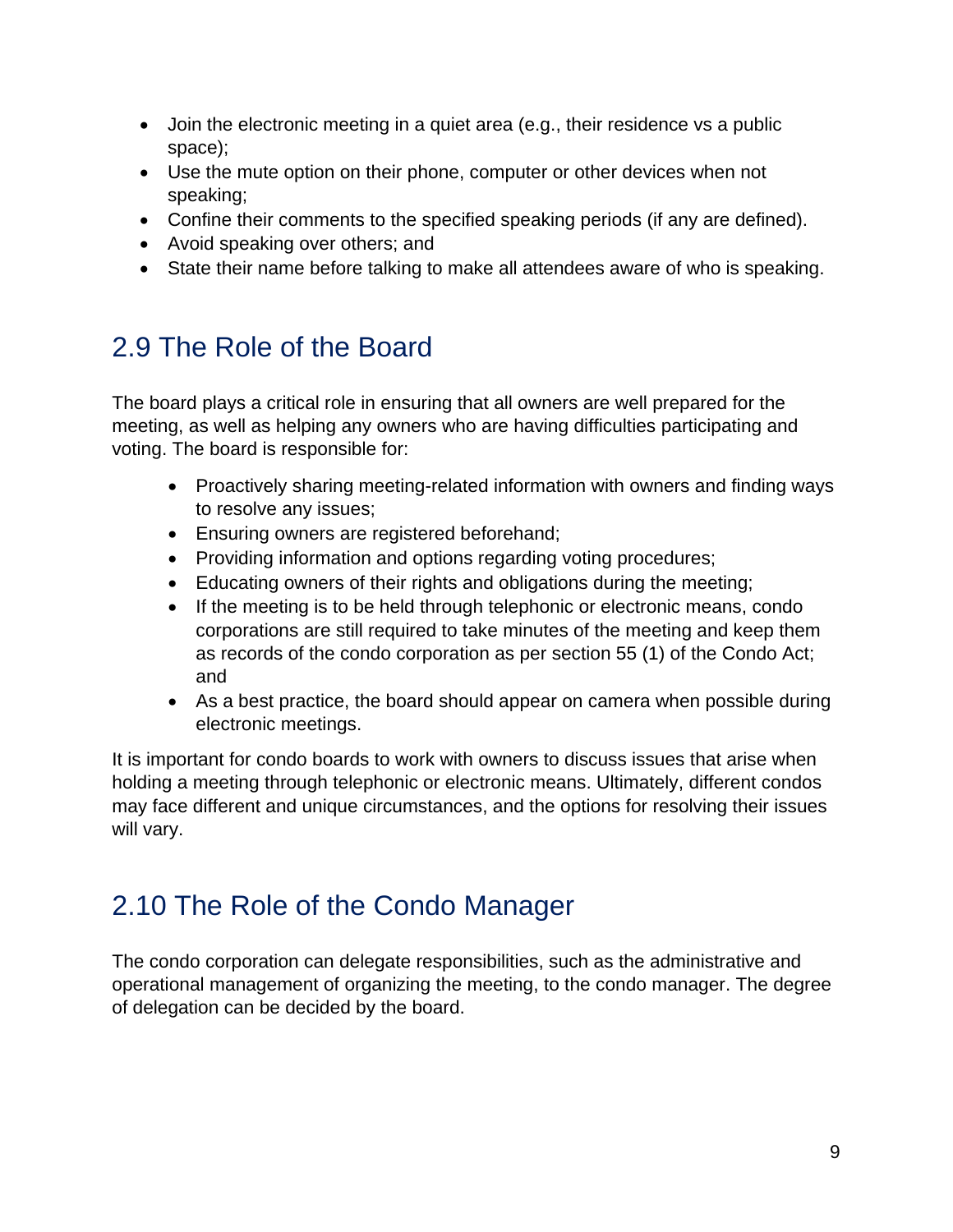# <span id="page-10-0"></span>2.11 The Role of the Moderator

To ensure timelines are met during the meeting and that there are mutually beneficial conversations, a person can be chosen to act as a moderator, preferably someone who has knowledge of the condo corporation's affairs (e.g., a director), and is familiar with the technology being used. Common responsibilities for moderators include:

- Following any meeting procedures as laid out in the condo corporation by-laws;
- Monitoring chat, email, or other functions that attendees can use to submit questions, materials, or votes before or during the meeting;
- Advancing the slides or presentation materials being shown on screen;
- Answering any technical questions on the meeting platform;
- Keeping track of speaking times and the meeting's schedule; and
- Ensuring that all owners are heard in an organized fashion.

Consider putting a time limit on speakers to make sure all attendees have a chance to speak during the meeting. If you are holding an electronic meeting, be sure to allow owners to appear on video when asking questions (if they wish). As a best practice, consider allowing meeting attendees to see all questions posed to the board. You can also organize designated speaking periods for attendees to provide comments, or to discuss an issue.

#### <span id="page-10-1"></span>2.12 Logistics and Rehearsal

In advance of a meeting, directors and condo managers should establish their roles in both logistics and technical support. If you are planning on using a videoconferencing platform, equipment such as computers/laptops, webcams, microphones, and internet speed should be tested beforehand. Consider creating a script which will include the purpose of the meeting, the agenda of the meeting, and motions for each director. If you are planning on using a videoconferencing platform, a rehearsal should be considered to time and review the script with each presenter.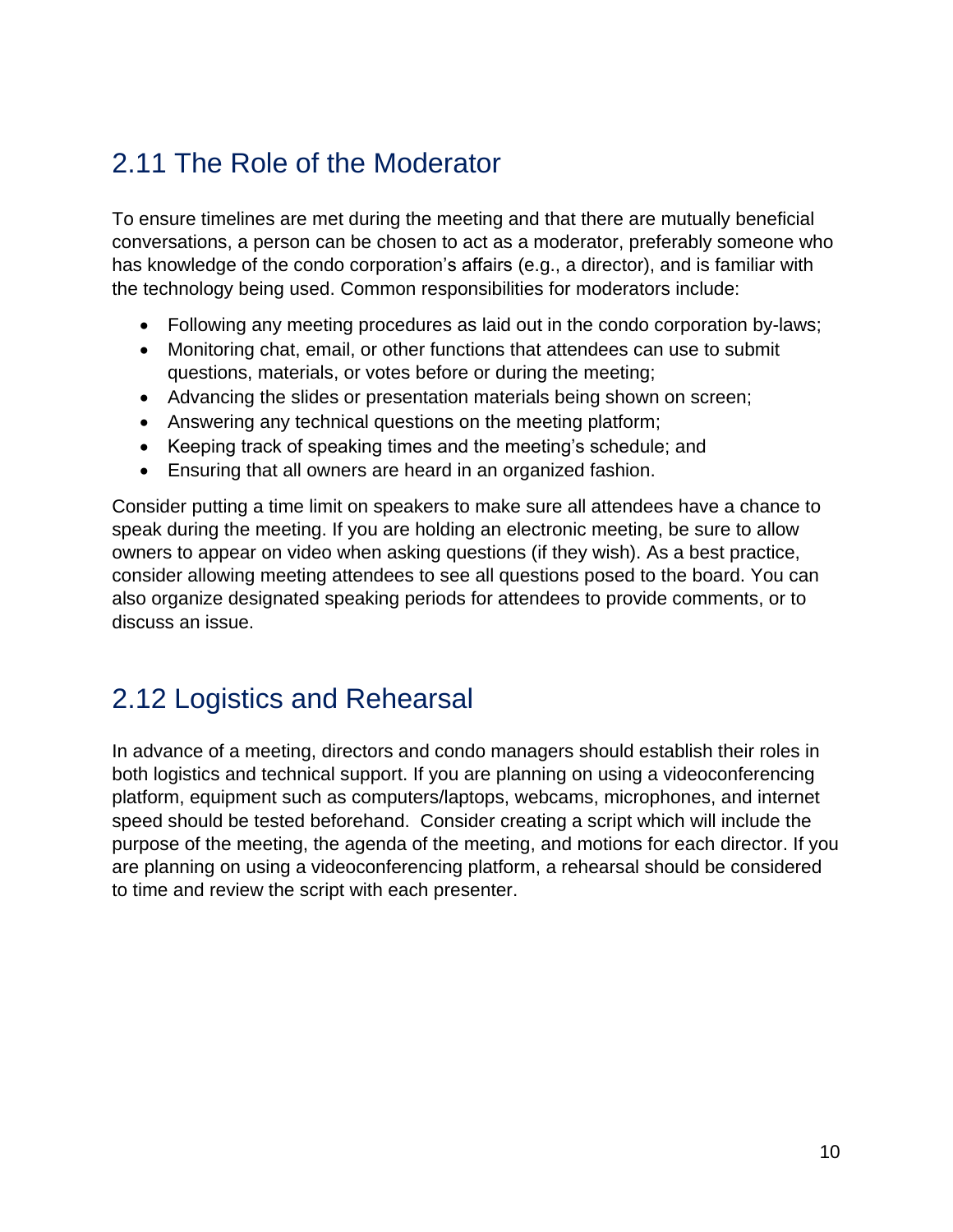# <span id="page-11-0"></span>3. Voting at an Electronic **Meeting**

A vote can be a contentious moment in a meeting. For this reason, it is vital that the voting process is communicated clearly to all owners.

During the pandemic, unit owners can vote during owners' meetings by telephonic or electronic means without the need for a by-law.

Telephonic or electronic voting is an effective and safe method of limiting the number of individuals physically attending a meeting during COVID-19. It also provides an opportunity for unit owners, who may not have otherwise attended, to participate in owners' meetings. Electronic and telephonic voting methods include online voting service providers, email, telephone, and fax.

It is important to consider that there may be individuals who wish to vote anonymously. For example, if voting is only allowed by show of hands, it would be impossible for anyone to vote anonymously. Anonymous voters can be accommodated by planning for an electronic or secondary platform (e.g., email or an online survey provider) which allows for the individual casting the vote to remain unidentified.

Condo corporations can utilize more than one of the following voting methods when conducting an AGM or other owners' meeting, such as using proxies, a show of hands during the meeting, and advance electronic voting. The board will need to ensure that individuals who are not entitled to vote (e.g., guests) are not accidently included in a vote.

# <span id="page-11-1"></span>3.1 Show of Hands Through Electronic Means

Using a show of hands may be the simplest method for voting on matters through videoconference. Many videoconferencing platforms provide a 'Raise your Hand' option, which allows owners to electronically signal which matters they wish to vote for, and how they wish to vote. To ensure votes are being counted correctly, the board may want to delegate this responsibility to someone who is trusted and has knowledge of the affairs of the condo corporation (e.g., a director or the condo lawyer).

A show of hands over a videoconference will require this person to scan the attendees and note their votes during the meeting.

If your attendees are voting by a show of hands, you may need to take a roll call of how each unit votes on the matter, in addition to counting all ballots and proxies.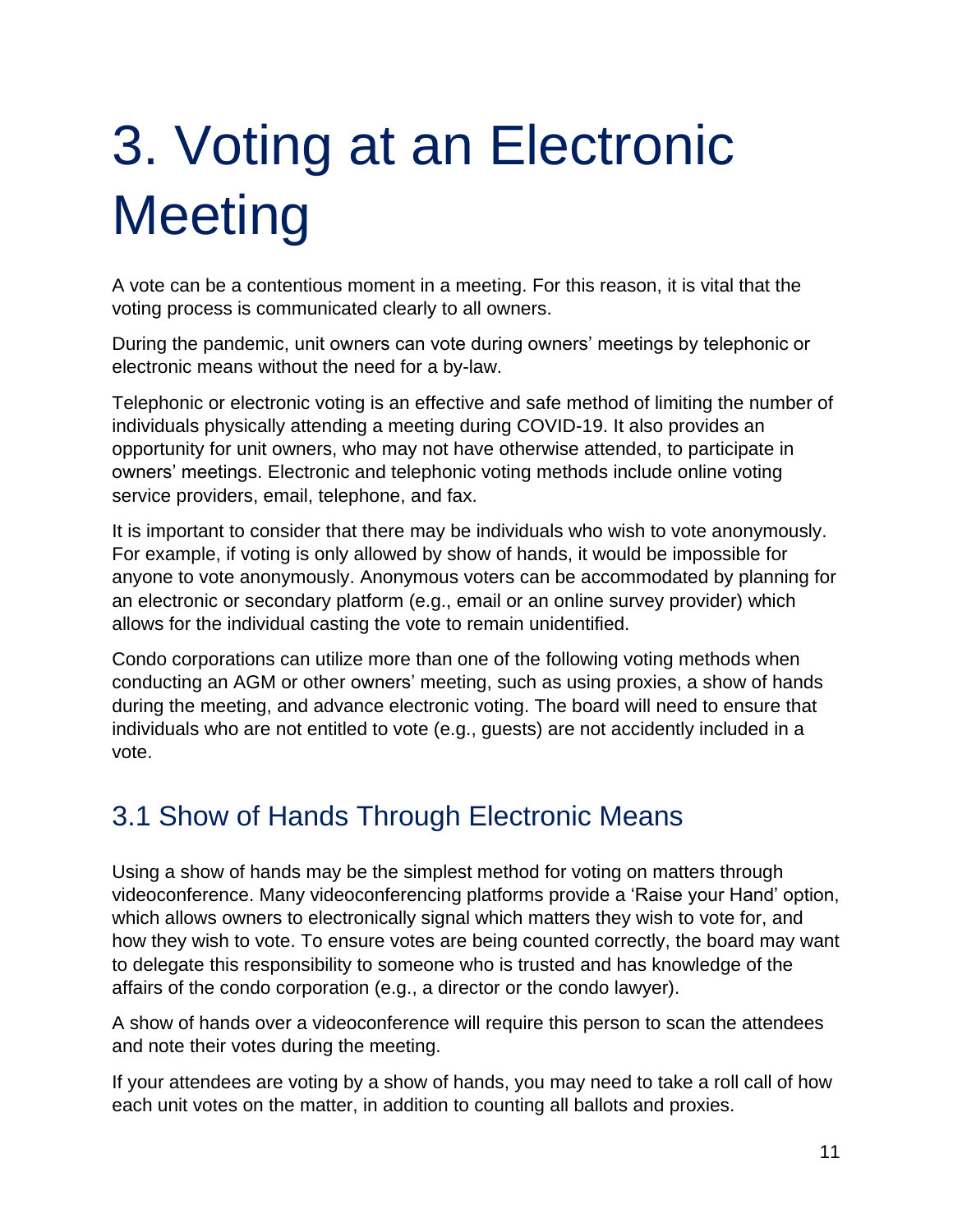# <span id="page-12-0"></span>3.2 Recorded Vote that is Marked on an Electronic Ballot

An electronic ballot is a common voting method which involves a ballot that is submitted to the board through email, fax, or other electronic methods.

There are several e-voting or polling programs that are commercially available. Results can be provided immediately during the meeting, which can reduce the time needed to count votes and determine consensus.

Electronic ballots are a convenient option if you wish to allow owners to vote before the meeting is held. As discussed earlier in this Guide, advanced voting is a common option for commercial electronic voting platforms and has the benefit of allowing meetings to be conducted smoothly and safely. If your condo corporation wishes to continue using advanced voting after the extended transitional period, remember that a by-law allowing advanced voting will be necessary once the extended transitional period is over.

#### <span id="page-12-1"></span>3.3 Voting by Mailed Ballot

This method of voting through paper ballots is easy to implement and is straight-forward for owners or proxies to complete. However, despite the suspension of many provisions during the extended transitional period, implementing voting by mail will require the condo corporation to pass a by-law which allows owners to submit ballots by mail.

# <span id="page-12-2"></span>3.4 Voting by Proxy

If an owner cannot, or does not, wish to attend the electronic meeting, but still wants to participate in the decision-making process, they can appoint a proxy who will attend the electronic meeting and potentially vote on their behalf. To appoint a proxy, the owner must use the [proxy](https://www.condoauthorityontario.ca/resources/condominium-forms/) form on the CAO's website.

As discussed earlier in this Guide, encourage your owners to deliver all proxies for telephonic or electronic meetings on a specific date prior to your meeting. Validating proxy forms while a meeting is taking place can be difficult and has the potential to interrupt or even halt the business of the meeting.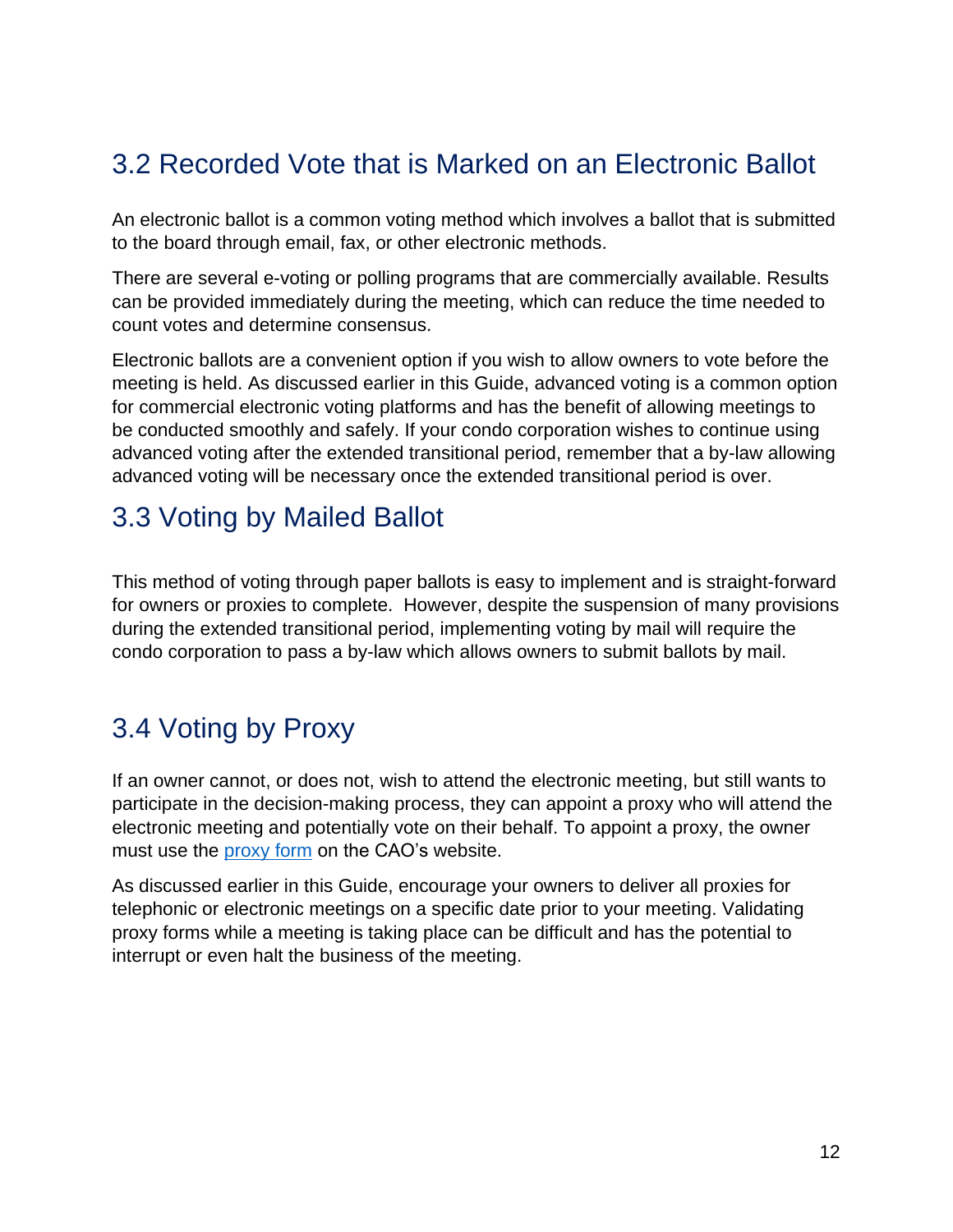# <span id="page-13-0"></span>3.5 What to Look for in a Commercial E-Voting System

If you decide to make use of a commercial e-voting system, there are certain features that are necessary to ensure that your condo corporation's meetings run smoothly:

- **Intuitiveness**: Owner participation should be a key consideration when choosing an e-voting system. The system must be intuitive or you will risk frustrating some owners.
- **Accountability**: Owners must be aware of how the voting system works and trust the system to accurately reflect all votes.
- **Retaining Required Information**: The voting system you choose must have the ability to record, retain and easily allow for the access of all legally required information.

After your meeting, be sure to collect feedback from your owners regarding their thoughts on the e-voting system and use this feedback to address any challenges or issues when organizing your next meeting.

# <span id="page-13-1"></span>4. Using Additional Formats and Safely Hosting In-Person Attendees:

All condo corporations are unique, so when organizing a meeting for your condo corporation, you must assess what works best for your situation. If exclusively telephonic or electronic meetings are not an option for your condo corporation, there are meeting formats which may reduce the number of in-person attendees to a safe and manageable level and to adhere to any in-person gathering limits.

### <span id="page-13-2"></span>4.1 Additional Meeting Formats

**Hybrid Meetings** are held at a physical location, while allowing some owners to attend in-person, and others by proxy or through telephonic or electronic means. This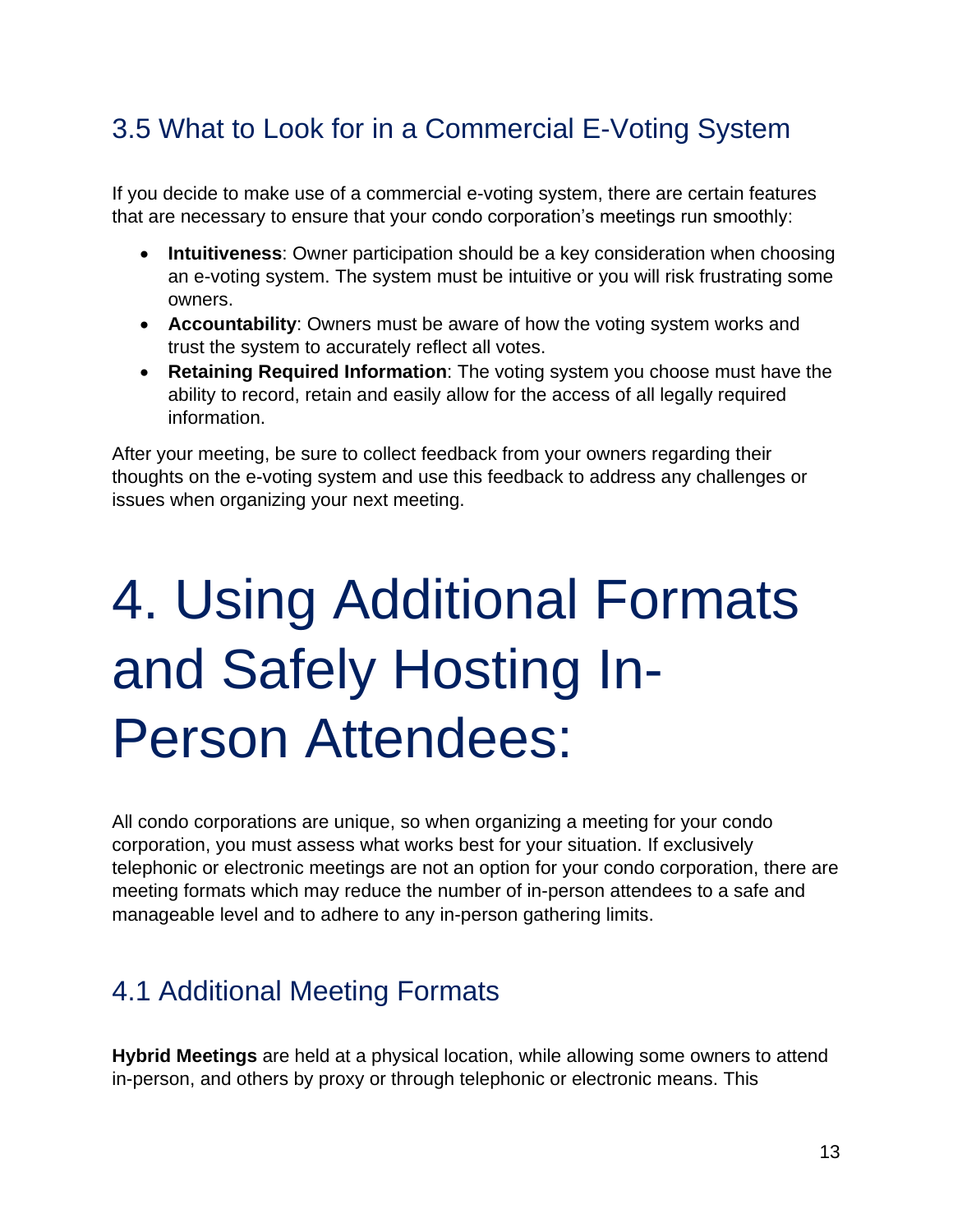encourages all owners to be more involved in the decision-making processes that affect their condo community.

**Proxy Only Meetings** involve the owners of the condo corporation naming a condo board director as a proxy holder, while including voting instructions for the planned business of the meeting on the proxy form. The board then holds the meeting provided they have enough proxies to establish quorum. The directors record the results of any votes by utilizing the voting data on the proxy forms. It is important that owners remember to include specific voting instructions on their proxy forms.

Note that because owners are giving up their ability to discuss issues during proxy only meetings, this format is best suited to non-contentious meetings and may not be appropriate for all meetings. Section 45 (3) of the Condo Act specifies that owners may raise matters for discussion at an AGM, so a proxy only AGM may not be appropriate. Meetings in which there are likely to be amendments to the business of the meeting might also be inappropriate as it may be impossible to consult owners on the new business.

# <span id="page-14-0"></span>4.2 Additional Considerations for Calling and Holding a Hybrid Meeting

To call and hold a hybrid meeting, condo boards may want to consider these additional steps:

- 1. Circulate a survey to owners beforehand to determine the preference of a majority of owners for a meeting format, and include information on telephonic and electronic meetings, hybrid meetings, and proxy only meetings.
- 2. Ensure that the number of in-person attendees aligns with the advice and restrictions provided by the Province of Ontario. This may require contacting your local Public Health Agency.

By following these steps, condo boards can hold a meeting at a physical location with owners who wish to attend in-person, while accommodating owners who wish to attend, observe, vote, and ask questions electronically.

# <span id="page-14-1"></span>4.3 Additional Considerations for Calling and Holding a Proxy Only Meeting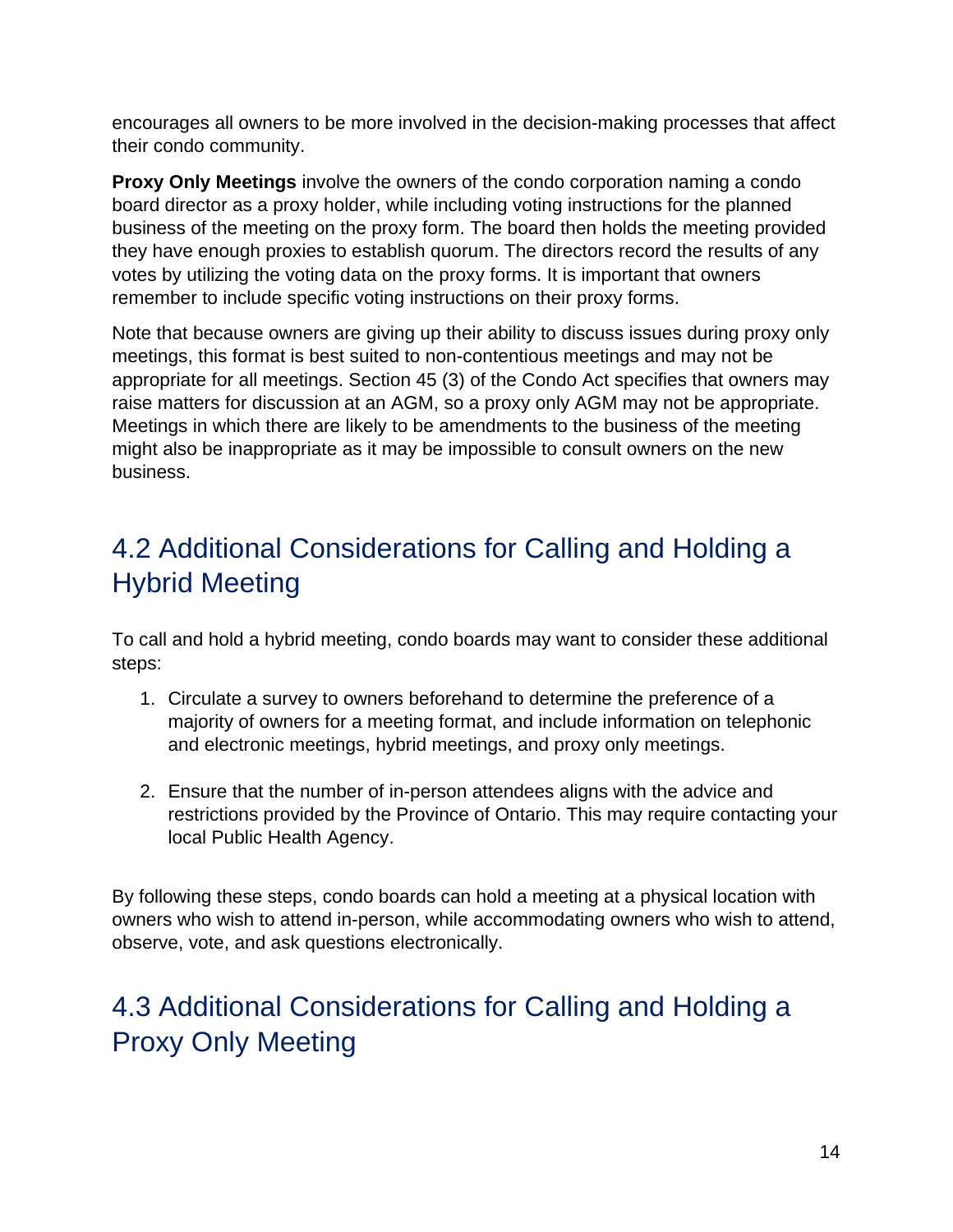To call and hold proxy only meetings, condo boards may want to consider these additional steps:

- 1. If a majority of owners express their wish for a proxy only meeting, the directors will act as a proxy for all owners. As a best practice, choose an individual who is knowledgeable about the condo business and condo meetings in general.
- 2. Although your goal might be to have only directors as designated proxies for all owners, remember that all owners have a right to attend owners' meetings, so some owners may insist on attending themselves or by selecting their own proxy. Try to be communicative and work with owners to keep attendance within the gathering limits set out by the Province of Ontario.
- 3. Gather the necessary proxies for the meeting to establish quorum in advance. During the COVID-19 pandemic, it is not advisable to collect proxies in-person.

# <span id="page-15-0"></span>4.4 Safety Measures for In-Person Meetings

If you are planning on holding a meeting with an in-person element, there are steps that meeting organizers can take to protect meeting attendees. First and foremost, [ensure](https://www.condoauthorityontario.ca/condominium-living/meetings-voting/new-government-emergency-order-for-condo-meetings/)  [that your meeting meets local public health standards](https://www.condoauthorityontario.ca/condominium-living/meetings-voting/new-government-emergency-order-for-condo-meetings/) and the social gathering limits established by the Province of Ontario, the safety of your meeting attendees depends on it.

#### **Limit the Chance of Spread**

COVID-19 spreads in three ways: close contact, contaminated surfaces, and common greetings. Each can be limited with a few simple steps:

- **Close contact:** Attendees must always stay at least two meters apart to ensure adequate social distancing. Wear a mask and [encourage your meeting attendees](https://www.condoauthorityontario.ca/news-media/masks-and-face-coverings-what-condo-owners-need-to-know/)  [to wear masks or face coverings](https://www.condoauthorityontario.ca/news-media/masks-and-face-coverings-what-condo-owners-need-to-know/) in addition to social distancing.
- **Contaminated surfaces:** Instead of handing out documents, encourage attendees to print at home. Wipe down chairs, tables, handles and other contact points with disinfectant beforehand. For more information on hard-surface disinfectants, click [here.](https://www.canada.ca/en/health-canada/services/drugs-health-products/disinfectants/covid-19/list.html)
- **Common greetings:** Proper social distancing means no handshakes or hugs. Greet attendees from a distance.

#### **Be an Active Leader**